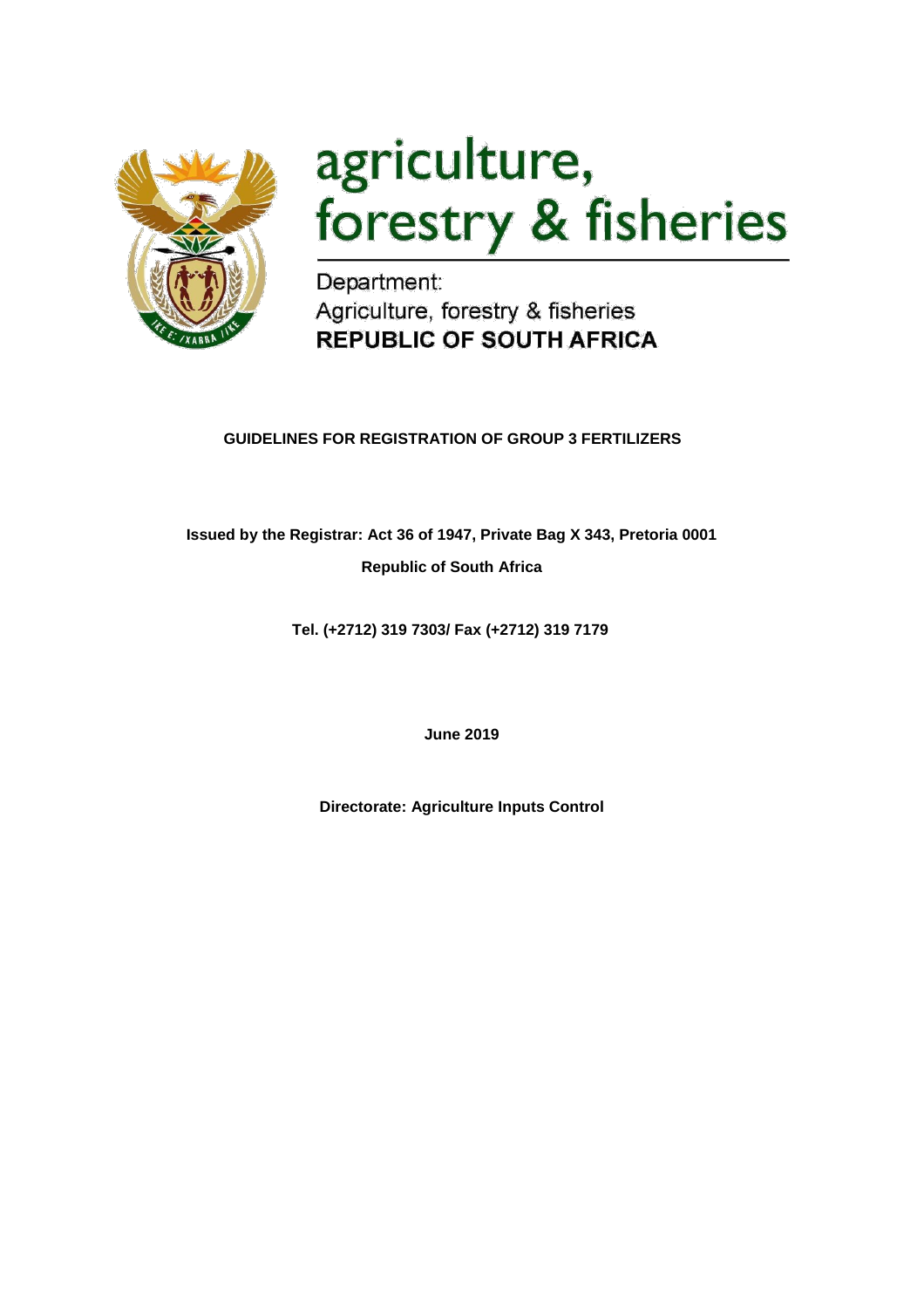# **CONTENTS**

| 1 <sub>1</sub> |  |
|----------------|--|
| 2.             |  |
| 3.             |  |
| 4.             |  |
| 5.             |  |
|                |  |
|                |  |
|                |  |
|                |  |
|                |  |
|                |  |
|                |  |
|                |  |
|                |  |
|                |  |
|                |  |
|                |  |

# **LIST OF TABLES**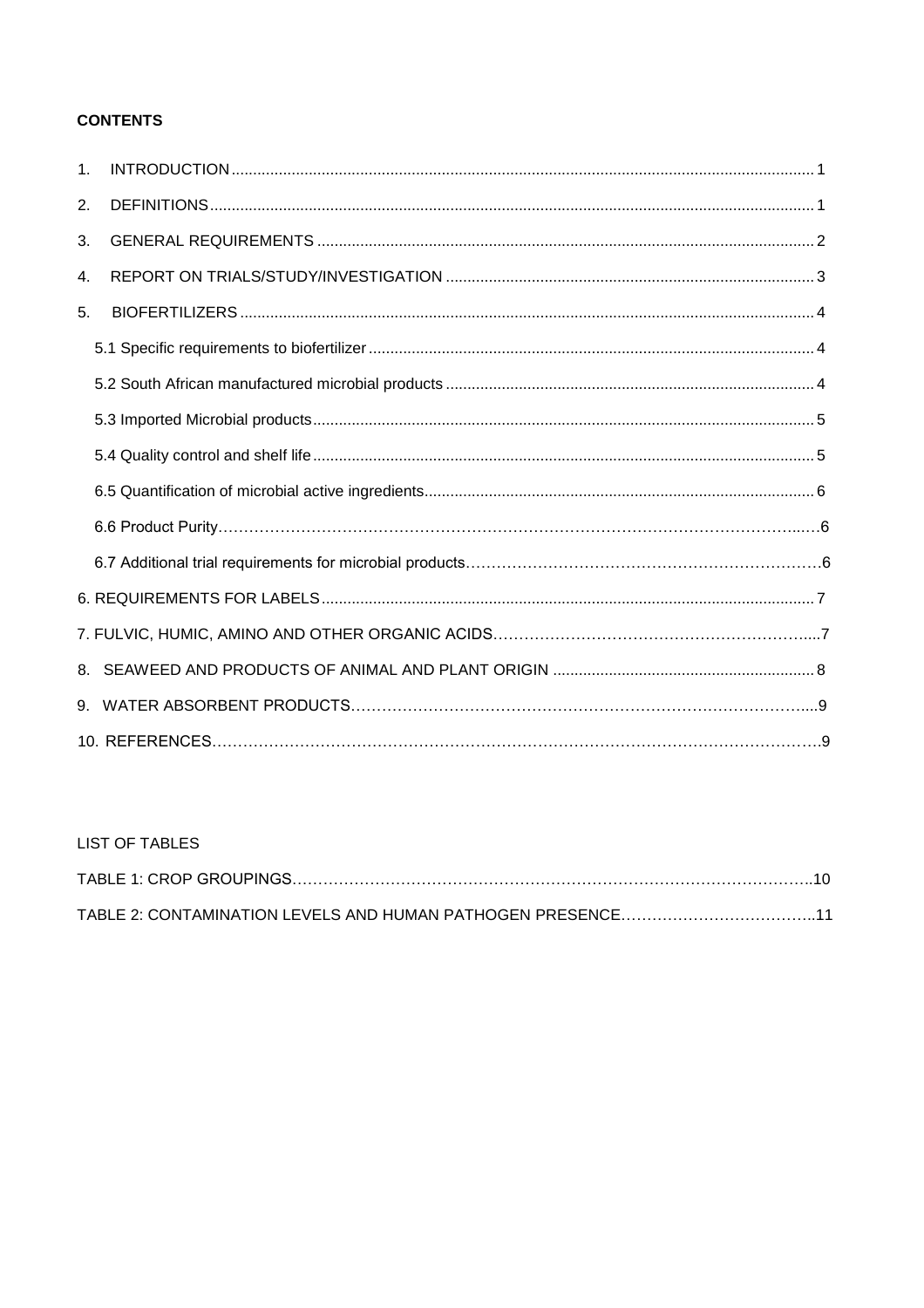# **1 INTRODUCTION**

With the increasing propagation of the use of novel natural and synthetic inorganic, organic and living products in crop production, it has become necessary to provide guidelines for their registration under Act 36 of 1947 (as amended). A clear distinction needs to be made between products that enhance or improve plant growth and those that protect plants against pests and disease. It is only the former that are regarded, for purposes of Act 36 of 1947, as Group 3 Fertilizers. These include Bio-fertilizers, Plant Bio-stimulants or Plant Growth Enhancers which are any substance or micro-organism or combination thereof which, when applied to seed, plant surfaces, or soil, colonizes the rhizosphere or the interior of the plant and promotes growth by increasing the supply or availability of primary nutrients to the host plant (Vessey, 2003) and increased tolerance to abiotic stress. Bio-fertilizers add nutrients through the natural processes of nitrogen fixation, solubilizing phosphorus, and stimulating plant growth through the synthesis of growth-promoting substances. On the other hand Agriculture Remedies are excluded from this category.

# **2 DEFINITIONS**

"Agricultural remedy" means any chemical substance or biological remedy, or any mixture or combination of any substances or remedy intended to be used

- a) For the destruction, control, repelling, attraction or prevention of any undesired microbe, alga, nematode, fungus, insect, plant, vertebrate, invertebrate, or any product thereof, but excluding any chemical substance, biological remedy or other remedy in so far as it is controlled under the Medicines and Related Substances Control Act, 1973 (Act 15 of 1973); or
- b) As plant growth regulator, defoliant, desiccant or legume inoculant, and anything else which the minister has by notice in the Gazette declared an agricultural remedy for the purpose of this Act:

[Definition of agricultural remedy' inserted by s 1(a) of Act 60 of 1970 and substituted by s.1(b) of Act 24 of 1977.]

"Biofertilizer", "Plant Biostimulant", "Plant Growth Enhancer" or "Plant Strengthener" is any substance or micro-organism or combination thereof which is applied to seed, plant or root environment capable of modifying, and improving, plant development through a collection of different mechanisms of action.

"Colony forming units (CFU)" is the measure of viable microbial units in the formulation.

"Crop grouping" is a system based on crops that are grouped by similar phenological growth stage, development, biology, physiology and/or anatomy.

"Fertilizer" means any substance which is intended or offered to be used in improving or maintaining the growth of plants or the productivity of the soil.

"Fertilizer group 1 " is a fertilizer containing a total equal or greater than 100 g/kg of N, P or K or any combination thereof.

"Fertilizer group 2 " which is a fertilizer containing a total of less than 100 g/kg of N, P or K or any combination thereof or any other recognised plant nutrient(s) in acceptable amounts as indicated in Tables 1 -9 and 13 -15 of the Fertilizer Regulations relating to the Act.

"Fertilizer group 3 " is a natural or synthetic substance or organism/s that improve/s the growth or yield of plants or the physical, chemical or biological condition of the soil. It includes seaweed, organic acids, biofertilizers, PGPR, fertilizer coatings and moisture absorption products.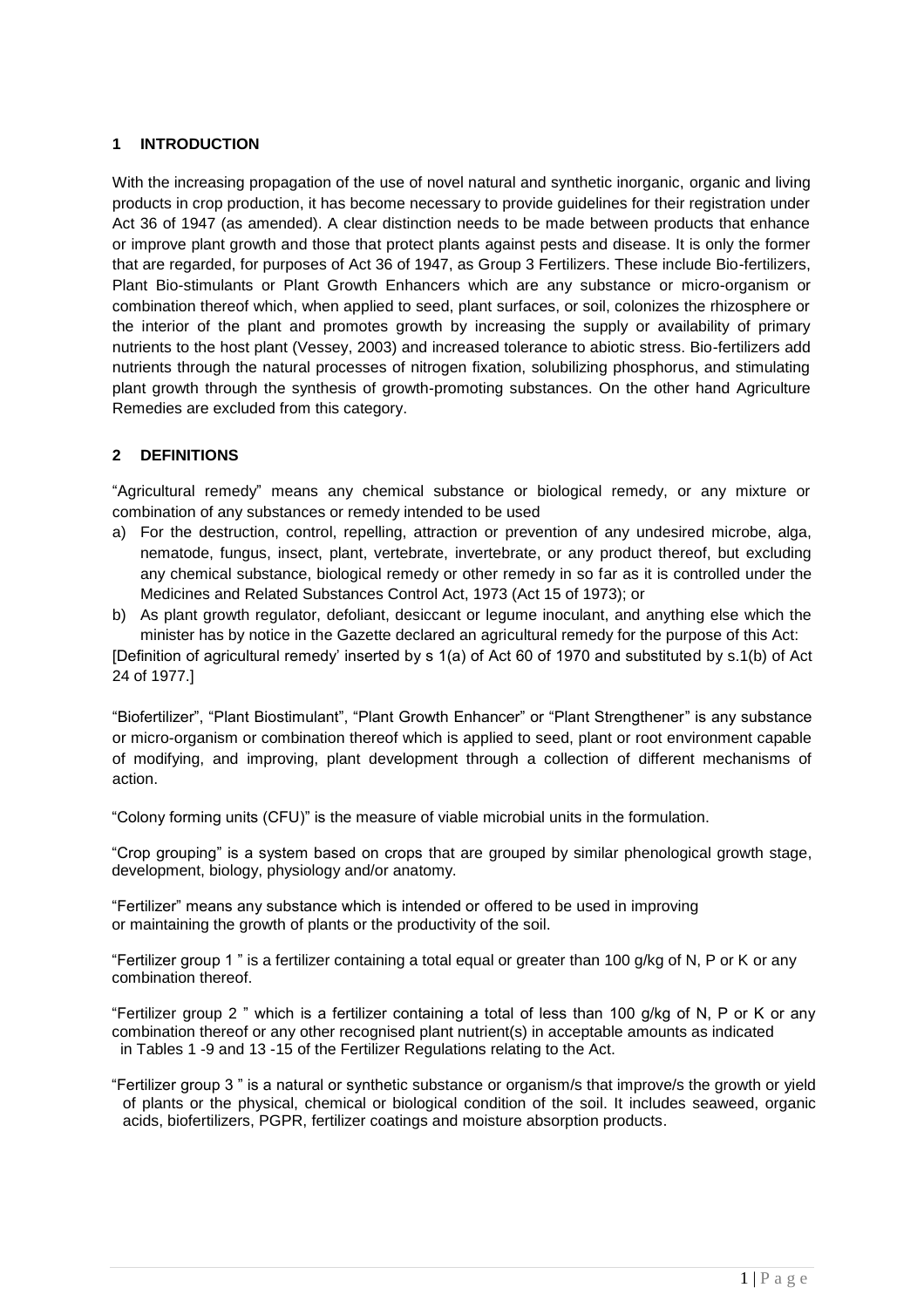"Global Harmonised System (GHS)" is the categorization of chemicals and substances according to GHS principles.

"Rhizosphere" is the zone of soil surrounding a plant root where the biology and chemistry of the soil are influenced by the root.

"Reputable Laboratory" is an independent laboratory, utilizing relevant analytical methods which are:

- either ISO 17025 accredited or ISO/IEC 17025: 2005 SANAS accredited.
- Agricultural Laboratory Association of Southern Africa (AgriLASA) certified for the product which was obtained in the current year of application for registration; or
- OECD Good Laboratory Practices (GLP) or
- A DAFF recognised laboratory or any reputable internationally recognized Laboratory for the relevant analyses.

<sup>1</sup> *OECD, Safety considerations for biotechnology. Scale-up of micro-organisms as biofertilizers. Series on Harmonization of Regulatory Oversight in Biotechnology No. 32 of the OECD (22.02.2005*). http://www.oecd.org/env/ehs/biotrack/Safety-considerations-scale-up-of-microorganisms-as-biofertilizers.pdf

#### **3. GENERAL REQUIREMENTS**

- 3.1 An application must be made on a form available from the Registrar for this purpose, or clearly legible facsimile thereof on good quality A4 size paper of the same colour as the form supplied by the Registrar.
- 3.2 In cases where the chemical composition of the active ingredient/s is known, an analysis thereof should be provided by a reputable laboratory. Details of the method of analysis should be provided in all cases.
- 3.3 The application should be accompanied by a signed certificate of analysis indicating the concentrations of potentially harmful elements as specified in Table 12 of the Fertilizer Regulations, 2017 relating to the Act. These analyses should be performed by a reputable laboratory.
- 3.4 Together with the application for registration as a Group 3 Fertilizer, proof must be provided (a) of efficacy of the product and (b) that the product has no harmful or detrimental effect on the soil or plants.
- 3.5 This should take the form of an acceptable report of a study, investigation or analyses, compiled by an investigator registered with the South African Council for Natural Scientific Professions (SACNASP) or any other recognised scientific regulatory body acceptable to DAFF at an organisation with the scientific capabilities of conducting such trial /study or investigation.
- 3.6 This could include laboratory, growth chamber, glasshouse, or field investigation, on representative material with sufficient controls, treatment levels, and replicates as to make statistical analyses and reaching logical, scientific conclusions possible.
- 3.7 Where international data meeting the above criteria are submitted, they should be supportive of locally generated data.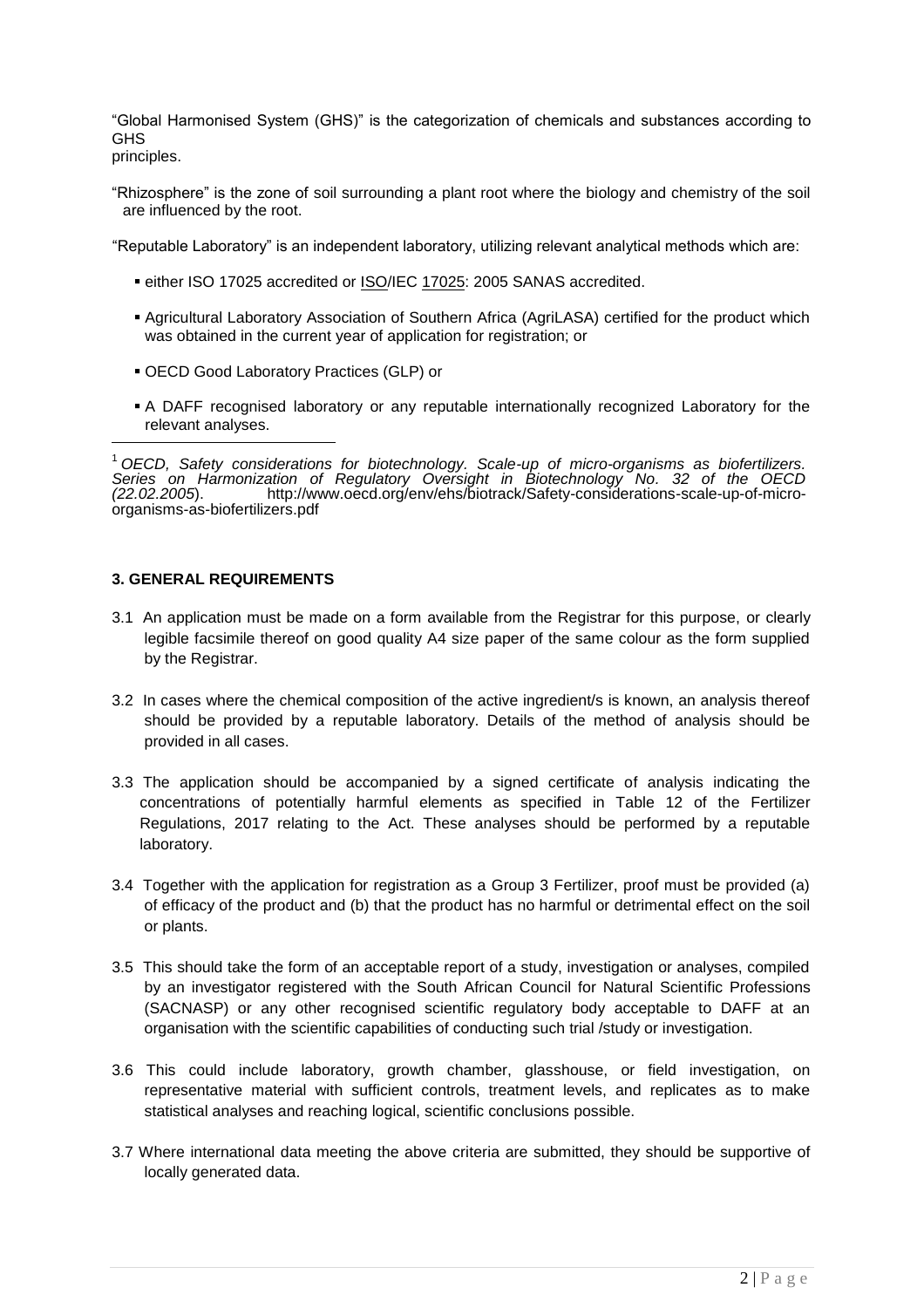- 3.8 Special attention needs to be given to selecting the most appropriate trials/investigations to be conducted. This will be directly related to any subsequent claims to be made regarding efficacy and directions for use.
- 3.9 Representative mono- and dicot crops from the crop groupings in table 1 should be included.
- 3.10 To test for phytotoxicity, trials should be conducted in such a way that treatments of at least half, normal and double are included in the trials.
- 3.11 Growth related claims must be based on realistic growth evaluation of at least one representative crop from the list of crop groupings (table 1) in at least one trial. Acceptable trial data will include biomass or yield in a trial of at least six weeks duration. In cases of proven efficacy other crops in the same grouping may be listed.

**Note**: Non-phytotoxicity and efficacy can normally be investigated in the same trial, with the right selection of crops.

- 3.12 Where non-statistically significant growth improvements are obtained for a crop, the trial would need to be repeated at least twice to establish an efficacy trend.
- 3.13 For crops not listed in table 1, a motivation for extrapolation from a requested representative crop should be made as a part of the application.
- 3.14 A Safety Data Sheet for the formulated product, including the contact details of the company responsible for the product in South Africa.
- 3.15 Formulation toxicology: For a formulation containing a new molecule, genus or specie, reports and summary on formulation toxicity according to OECD guidelines. These reports can be submitted on a compact disc (CD/DVD).
- 3.16 Should there be a change in the isolate or type in the formulation an application for a formulation change should be made as detailed in the introduction of section 5 and a new representative sample of the active ingredient needs to be deposited and registered.
- 3.17 Statistical trial results to 95% confidence should be submitted; however where there is nonsignificant difference and a relatively large percentage increase is obtained in supporting trials they will also be taken into consideration.

# **4**. **REPORT ON TRIAL/STUDY/INVESTIGATION**

The report that is submitted with the application for registration of the product should take the form of a scientific report, and contain at least the following:

- 4.1 Descriptive title
- 4.2 Scientific capabilities of the organisation conducting the trial/investigation
- 4.3 Scientific status of the investigator/s who should be registered as a professional scientist/s with the South African Council for Natural Scientific Professions (SACNASP) or any other recognised scientific regulatory body acceptable to DAFF.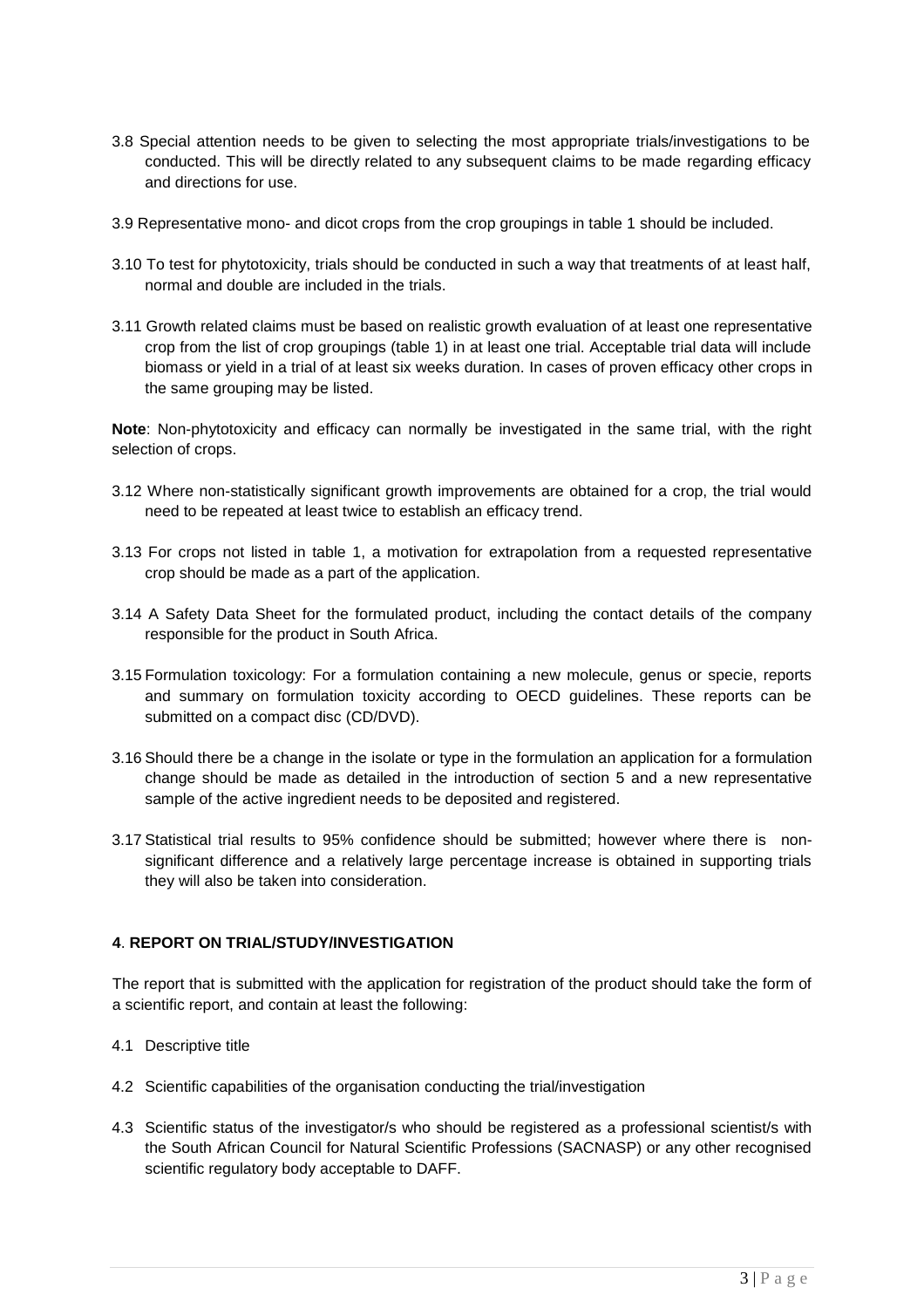- 4.4 Literature review appropriate to the product. In general five reports shall suffice.
- 4.5 In case of the above, proof that the products investigated are identical to those in the application must be provided.
- 4.6 Materials and methods (Materials, location of the trial, treatments, levels, controls, replicates, experimental conditions, measurements, biometric/statistical analysis)
- 4.7 Results (Descriptions, tabular/graphic presentation, statistical interpretations)
- 4.8 Discussion
- 4.9 Conclusion and Recommendations (including methods of application and application rates)
- 4.10 Concise summary (Logical summary covering background to product development, motivation for investigation/s carried out, clear explanation of procedure adopted and results obtained/justification for any claims made).
- 4.11 **NB** Raw data should be included as annexures. All data should be submitted in PDF-format and verified by the scientists involved in the investigation.

# **5. BIO-FERTILISERS**

# **5.1 Specific data requirements related to all products with living microorganisms and their metabolites**

5.1.1 Microbes must undergo identification by means of accepted sequencing procedures. Any technique used must be scientifically sound and in line with the latest techniques available.

- 5.1.2 Risk assessment in the form of a literature study approved by the Directorate: Plant Health indicating that the microbes that are not yet released in the South African environment are not potentially harmful to humans, plants, animals or the environment.
- 5.1.3 Proof that the microorganisms have been deposited in Agricultural Research Council (ARC) culture collection or reputable culture collections in South Africa.
- 5.1.4 Passport Data (also referred to as the microbes voucher)

# **5.2 Data requirements on microbial products manufactured in South Africa**

Before considering a biofertilizer or biofertilizer blended product for registration the following information should be provided:

- 5.2.1 An import permit is required for an imported microorganism used during the development of products.
- 5.2.2 A mass release permit issued by the Directorate: Plant Health or Department of Environmental Affairs should be submitted.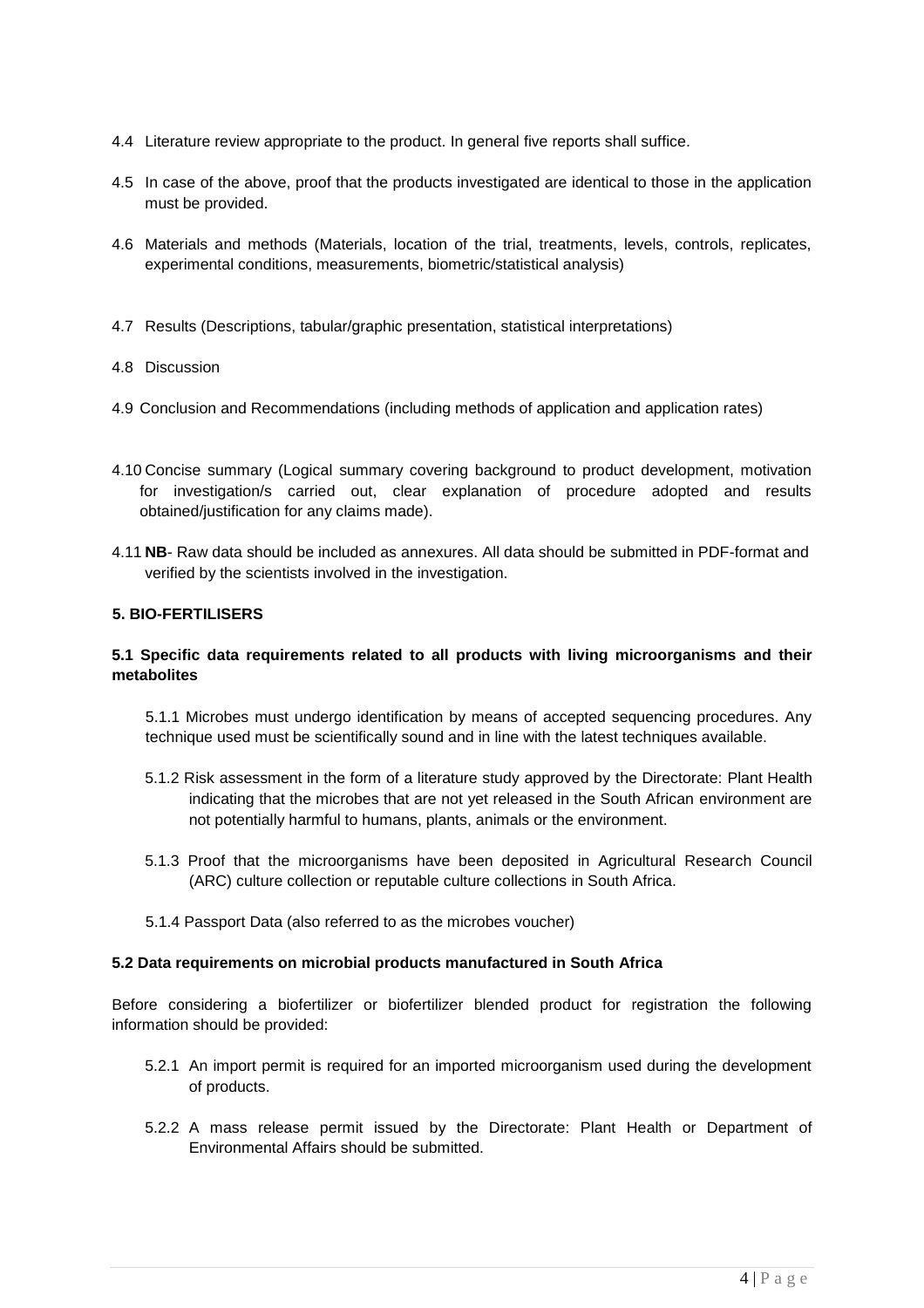- 5.2.3 Accession number assigned to the microbe by the manufacturer of the product and origin of the Microbial Culture.
- 5.2.4 If the microorganisms serving as active ingredient was sourced from South Africa, a valid Bioprospecting permit, obtained from the Department of Environmental Affairs, in relation to the National Environmental Management: Biodiversity Act (Act No. 10 of 2004), and all relevant supporting documents needs to be provided as evidence of the permit obtained.
- 5.2.5 In the case of microbial products that are manufactured in South Africa, proof of registration information and notification of the production facility and manufacturing equipment (e.g. fermenters) must be submitted to The Department of Trade and Industry in terms of the Non-Proliferation of Weapons of Mass Destruction Act (Act 87 of 1993).

#### **5.3 Data requirements for imported microbial products**

If the organism is to be sourced from another country, the country of origin must be declared. All valid permits must be submitted. This could include:

- 5.3.1 Import permits for trials from Directorate: Plant Heath Directorate or the Department of Environmental Affairs;
- 5.3.2 A letter from a recognised authority, giving the applicant permission for commercialization of the organism;
- 5.3.3 A mass release permit issued by Directorate: Plant Health Directorate or Department of Environmental Affairs should be submitted;
- 5.3.4 Receipt for purchase with details of microbe collections name, country, Genus and Species identification (with up to date nomenclature); and
- 5.3.5 Import documentation including customs and excise documents;
- 5.3.6 Letter from microbe collection's director, regents or other control person/board giving permission for commercial use.

#### **5.4 Quality control and shelf life**

For microbial products with living organisms, quality control and shelf life must be conducted. Full analyses reports must be provided with detailed description of methods used. A minimum period of six months is mandatory for products with living microbial organisms. The CFU stated on the label must reflect the level attained at the end of the shelf life study. Shelf life should be determined in accordance with any available reference test methodology. The method used should be described in detail in the laboratory test report. Should an applicant wish to apply for an extended shelf life for a product, this must be accompanied by supporting data.

The certificate of analysis should include the following: 5.4.1 Microorganism information:

5.4.2 The strain as part of the registration dossier.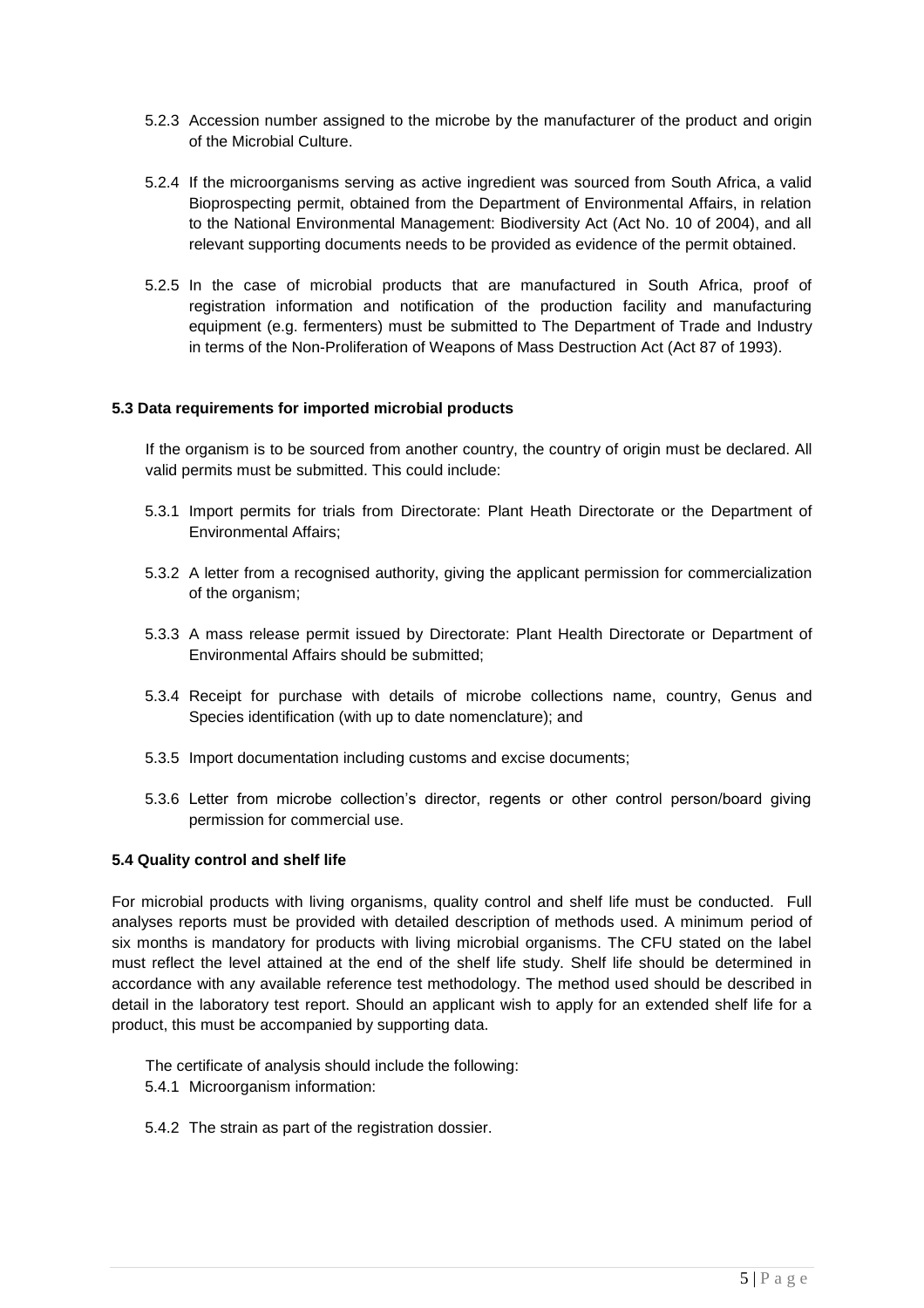- 5.4.3 Colony Morphology to visually inspect the morphology of the microbes on solid medium. Colony morphology is used to distinguish between the microbes visually to determine the purity of the culture.
- 5.4.4 Gene sequencing for microorganisms is required.

# **5.6 Quantification of the microbial active ingredients:**

- 5.6.1 Viable Colony Forming units (CFU) Counts of the active ingredient (microbe) or in the case of a combination of microbes, each of the microbes present in the formulation. The CFU is the number of microbial colonies able to grow on the growth medium per ml or per gram of the product as measured by serial dilutions, which represents the concentration of the viable inoculation units in the formulation.
- 5.6.2 Viable spore count must be determined the amount of spores present in the product expressed as spores per ml or gram of product.
- 5.6.3 For Mycorrhizae and other organisms that cannot be artificially cultured: spore count is done under the microscope to determine the amount of spores present in a liquid or powder, granular or pellet formulation (with the last three suspended in water at a specific dilution). This determines the concentration of spores present in the product, but not necessarily the viability of the spore.

# **5.7 Product purity:**

- 5.7.1 Contamination level in the formulation indicates any other microbe in the formulation not specified on the label, and is quantified by serial dilutions and plating out onto general growth medium. Contamination levels should not exceed 1 x  $10^5$  CFU/ml or g (or 100 000 CFU/ml or CFU/g).
- 5.7.2 The pH to determine acidity or alkalinity of the product.
- 5.7.3 Certificate of analysis for potentially harmful elements as prescribed in Table 12 of the Fertilizer Regulations relating to the Act.
- 5.7.4 Presence of human pathogens in the formulation. See Appendix 2.

# **5.8 Additional Specific trial data requirements for microbial products**

For efficacy trials, the standard requirement must include:

- 5.8.1 A control treatment where the microbe is not applied.
- 5.8.2 Non-sterile soil to show the effect of the microbe when applied to a natural soil containing other microbes.
- 5.8.3 The product needs to be applied at normal recommended and double recommended application rates of the product
- 5.9 "Concept of Familiarity" is dynamic rather than static. Its applicability improves with increasing experience, and it is flexible, that it may be applied to any level or element under consideration. Familiarity is based on knowledge of and experience with:
	- The bio-fertilizer;
	- The plant and its interaction with micro-organisms;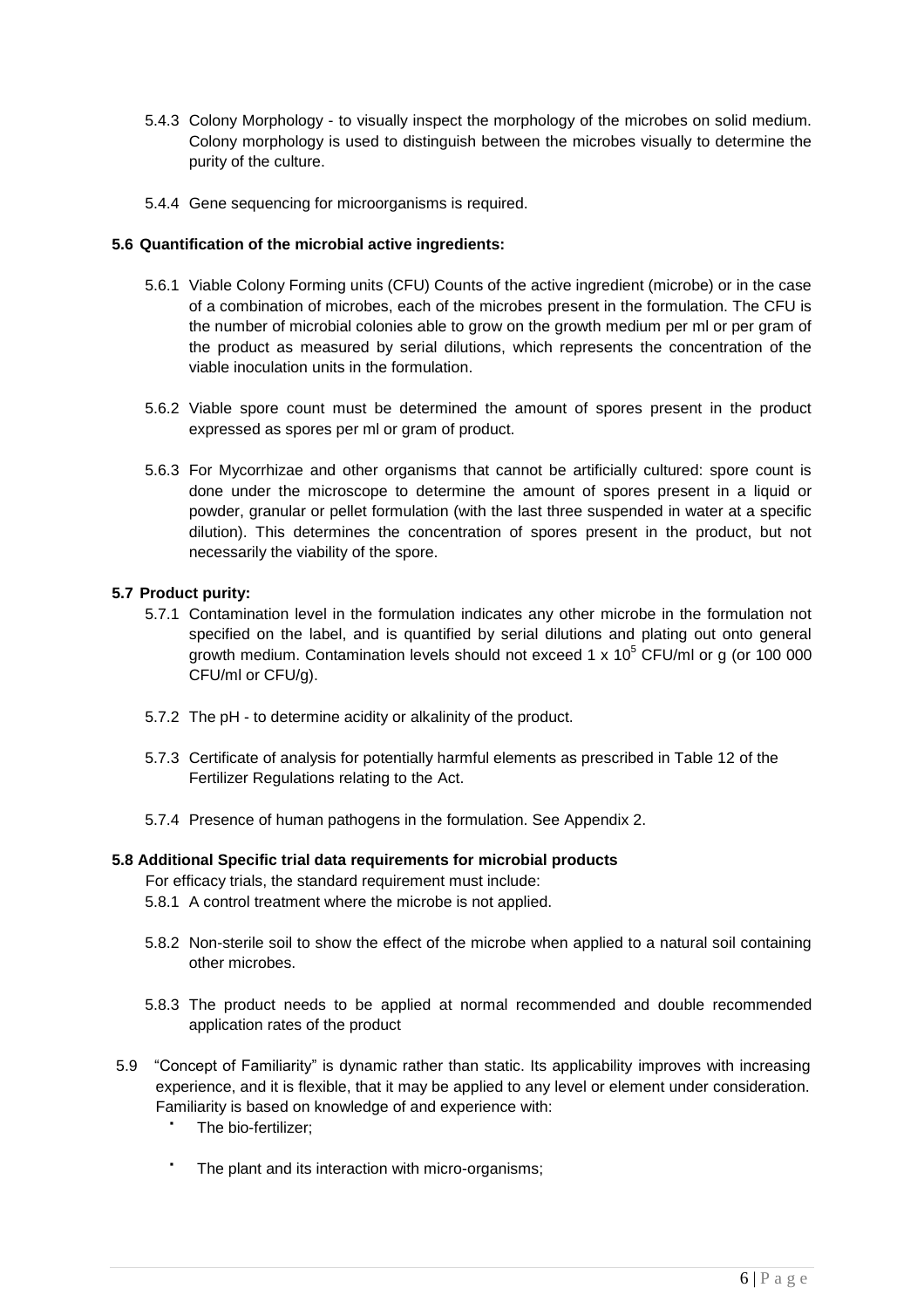- The trait(s) or characteristic(s) introduced into the micro-organism;
- The environment into which the micro-organism is introduced.

Therefore, if traditional/well known bio-fertilizers or blends are utilized, based on extensive experience (familiarity) of the product, it can be accepted as a low risk product and classified as a Group 3 product without any further requirements pertaining to toxicological data, residues etc. - provided that no claims are made towards any pesticide activity. Likewise, the same principle will apply when bio-fertilizer(s) are blended with any known organic acids and bio-products. After all, they are normally used as nutritional source for the microbes when packaged.

# **6. REQUIREMENTS FOR LABELS**

- 6.1 Refer to the current regulations and to SANS Code 1268: "Labelling Practices for Agricultural Remedies and Fertilizers registered for Home and Home Garden Sector" issued by SABS, 22 November, 2013 (5) as well as fertilizer regulations, 2017.
- 6.2 In addition to the SANS the label must meet requirements for labelling of fertilizer products as set out in section 9 of fertilizer regulations, 2017.
- 6.3 The concentration of the product (in  $g/kg$  or mg/kg) should be stated on the label.
- 6.4 The name of the main ingredient must be written on the label
- 6.5 Substantiated claims relating to the efficacy of the product
- 6.6 Instruction of use. If the space on the front panel is insufficient the back panel can be used
- 6.7 A disclaimer relating to more information may be added at the discretion of the registration holder.
- 6.8 Specific requirements for labels with living microorganisms: Labels for products with living microorganisms must include the following:
	- 6.8.1 Content must be expressed as the number of viable units (spores, cells, etc.) per unit weight or volume of product. Microbial cfu count must be displayed on the label per organism claimed in the product. In addition the viable units must be indicated, e.g. spore, cells, mycelia, etc.
	- 6.8.2 The units used for the active ingredient/s level must be, in the case of a liquid Group 3 fertiliser, in gram per millilitre, cfu per ml, and for a solid formulation Group 3 fertiliser, grams per kg.
	- 6.8.3 The genus and species name for each microorganism must be stated on the label.
	- 6.8.4 The shelf life and date of manufacture of the product must be stated and it must correspond to the cfu count from the certificate of analyses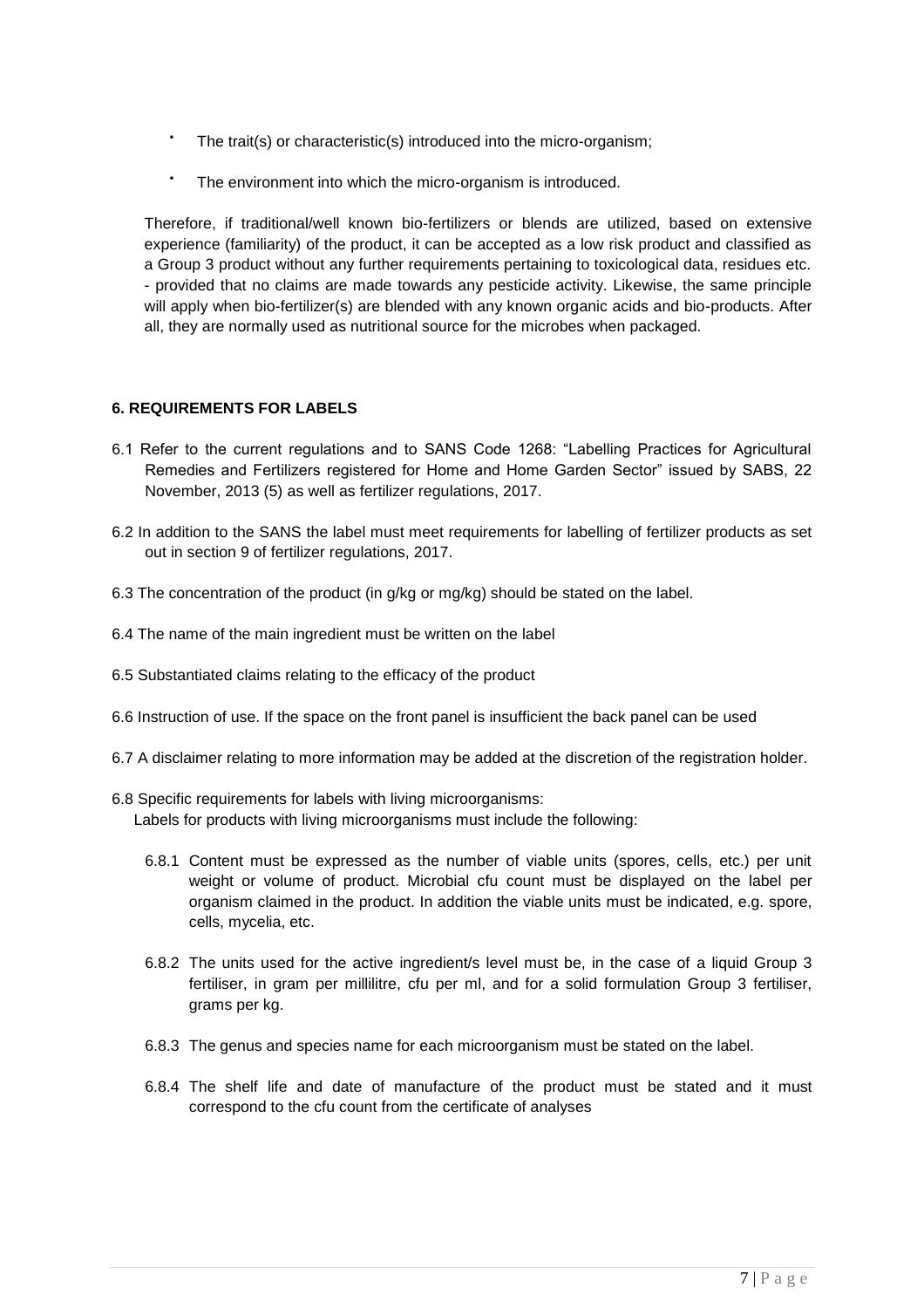# **7. FULVIC, HUMIC, AND AMINO ACIDS**

Applications for registration of fulvic, humic, amino and other organic acids shall follow the normal application form with the following information:

- 7.1 Certificate of analysis from a reputable laboratory indicating the chemical composition of the product
- 7.2 Analysis certificate for potentially harmful elements as prescribed in Table 12
- 7.3 The presence and concentration of Humic or Fulvic acid or their salts (Certificates of Analysis done by a reputable laboratory)
- 7.4 Origin (country/source/process including natural or synthetic)
- 7.5 Solubility
- 7.6 Alkalinity or acidity (pH)
- 7.7 Carbon content
- 7.8 Ash content
- 7.9 Moisture content
- 7.10 Trial results (Phytotoxicity)

As the efficacy of these products is recognised under the right soil, moisture and climatic conditions, efficacy trials need not be undertaken although supportive documentation will be required.

However, phytotoxicity effects must be tested, as stipulated in section 4 above.

In this case the products will be registered under group 3, without any claims.

If specific efficacy is claimed and specifically proven, appropriate claims may be made for a group 3 registration.

# **8. SEAWEED AND PRODUCTS OF ANIMAL AND PLANT ORIGIN (Except for those listed above)**

Applications for registration of seaweed and products of animal or plant origin must, in addition to the general requirements set out in section three, have the following data:

- 8.1 Scientific name of the product
- 8.2 Country of origin
- 8.3 Processing methods of the product, including natural or synthetic materials.
- 8.4 Certificate of analysis indicating the chemical composition of the product (issued by a reputable laboratory).
- 8.5 Validated analysis method used to analyse the product/active ingredients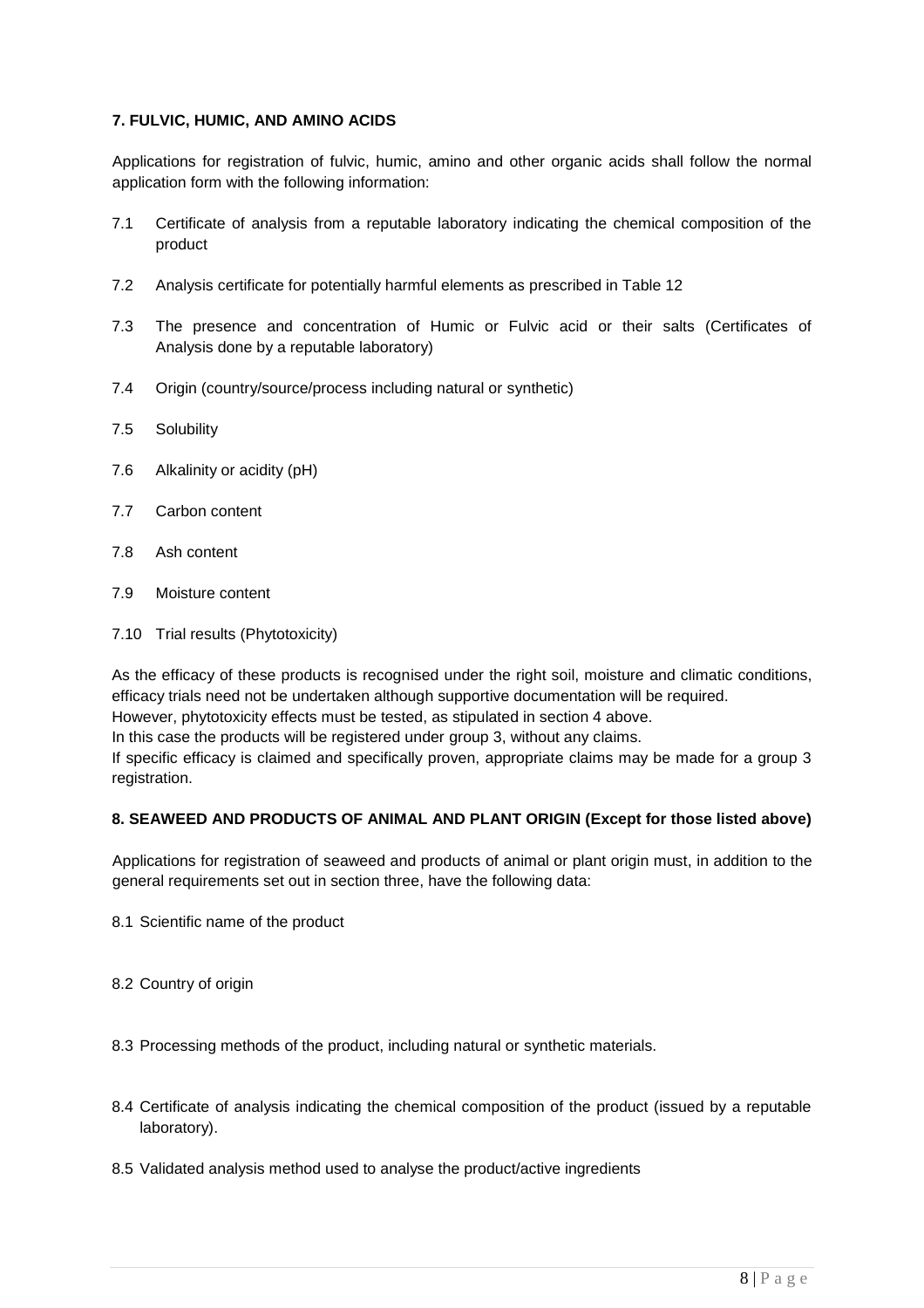- 8.6 Analysis certificate of potentially harmful elements as prescribed in Table 12 of Fertilizer Regulations, 2017 of Act no 36 of 1947.
- 8.7 Trial results according to section two of this guideline.

The efficacy of these products needs to be scientifically proven, in growth trials on representative crops stated on the product label, as stipulated in section 3.5 above. Potential phytotoxicity effects must be tested, as stipulated in section 4.

#### **9. WATER ABSORBENT PRODUCTS**.

Applications for registration of water absorbent or retention products shall follow the normal application process and provide the following information:

- 9.1 Identification of the product.
- 9.2 Certificate of analysis from a reputable laboratory indicating the chemical composition of the product.
- 9.3 Analysis certificate for potentially harmful elements as prescribed in table 12.
- 9.4 Proof of efficacy in retention of water in a suitable study (water pressure plates, infiltration columns, saturation point).
- 9.5 Proof of release of water to plants in growth studies under water stress conditions.
- 9.6 Proof of non-phyto-toxicity.

#### **10. REFERENCES**

<sup>1</sup>Vessey, J K 2003. Plant growth promoting rhizobacteria as biofertilizers. Plant and Soil 255: 571-586.

OECD, Safety considerations for biotechnology. Scale-up of micro-organisms as biofertilizers. Series on Harmonization of Regulatory Oversight in Biotechnology No. 32 of the OECD (22.02.2005).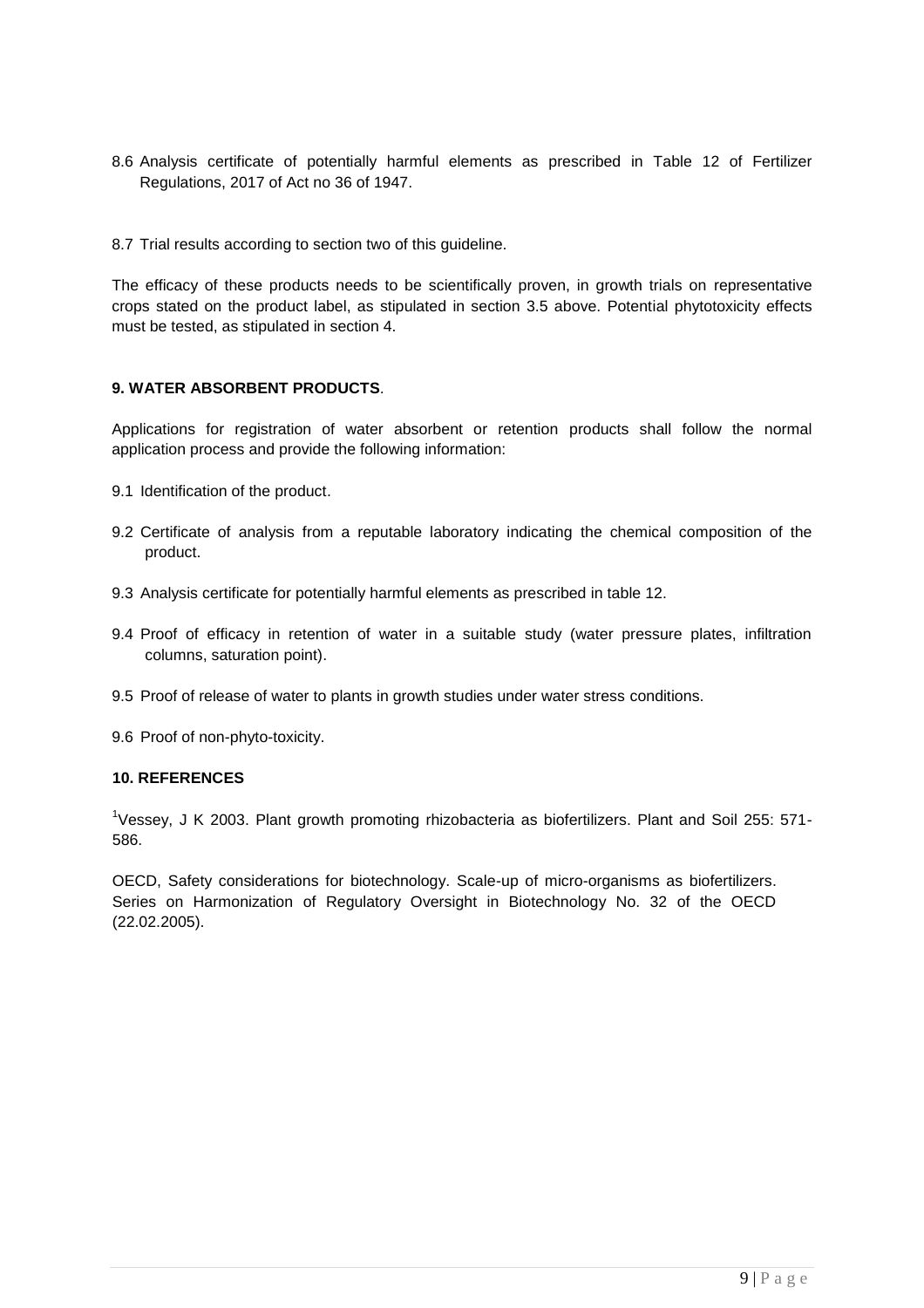# **APPENDIX 1: CROP GROUPINGS**

Group 3 fertilizers are intended to improve plant growth, yield or soil fertility. Therefore, many proposed labels will include a large selection of crops. A whole crop group can be claimed on the label if one of the crops in each grouping category is tested. However, a minimum of three trials in total is required to indicate a trend towards efficacy of the product. The grouping is based on crops that are similar with regard to phenological growth stage, development, biology, physiology and/or anatomy. For crops not listed in the table, data must be submitted or sufficient motivation for data extrapolation given.

| <b>Possible Data Extrapolation</b> |                                             |                         |  |  |  |
|------------------------------------|---------------------------------------------|-------------------------|--|--|--|
| Crop type                          | <b>Crop listed from</b>                     | <b>Extrapolation to</b> |  |  |  |
| Row crops: grain                   | Maize, sweetcorn, sorghum, millet           | Whole group             |  |  |  |
| Row crops: small grain             | Wheat, barley, oat, rye,                    | Whole group             |  |  |  |
| Legume crop                        | Dry bean, green bean, soybean, Lentils,     | Whole group             |  |  |  |
|                                    | Lupins, clover, alfalfa, lentils, peanut.   |                         |  |  |  |
| Tree crop: Pome fruit              | Apple, pear, peach,                         | Whole group             |  |  |  |
| Tree crop: Stone fruit             | Apricot, nectarine, peach, plum             | Whole group             |  |  |  |
| Tree crop: Citrus                  | Orange, lemon, mandarin                     | Whole group             |  |  |  |
| Tree crop: Nut                     | Macadamia, pecan, hazelnut                  | Whole group             |  |  |  |
| Grape vine                         | Table grape, wine grape                     | Whole group             |  |  |  |
| <b>Bulb vegetables</b>             | Onion, leek, garlic                         | Whole group             |  |  |  |
| Root and stem vegetables           | Carrot, radish                              | Whole group             |  |  |  |
| Leafy vegetables                   | Cabbage, lettuce, broccoli, brussel sprout, | Whole group             |  |  |  |
|                                    | spinach                                     |                         |  |  |  |
| Cucurbits                          | Butternut, gem squash, cucumber, baby       | Whole group             |  |  |  |
|                                    | marrow, patty pan                           |                         |  |  |  |
| Potato                             | Potato                                      | Any cultivar            |  |  |  |
| Solanaceous fruits                 | Tomato, green pepper, paprika, chilli       | Whole group             |  |  |  |

\*Data must be generated for any crop not listed in the data extrapolation table.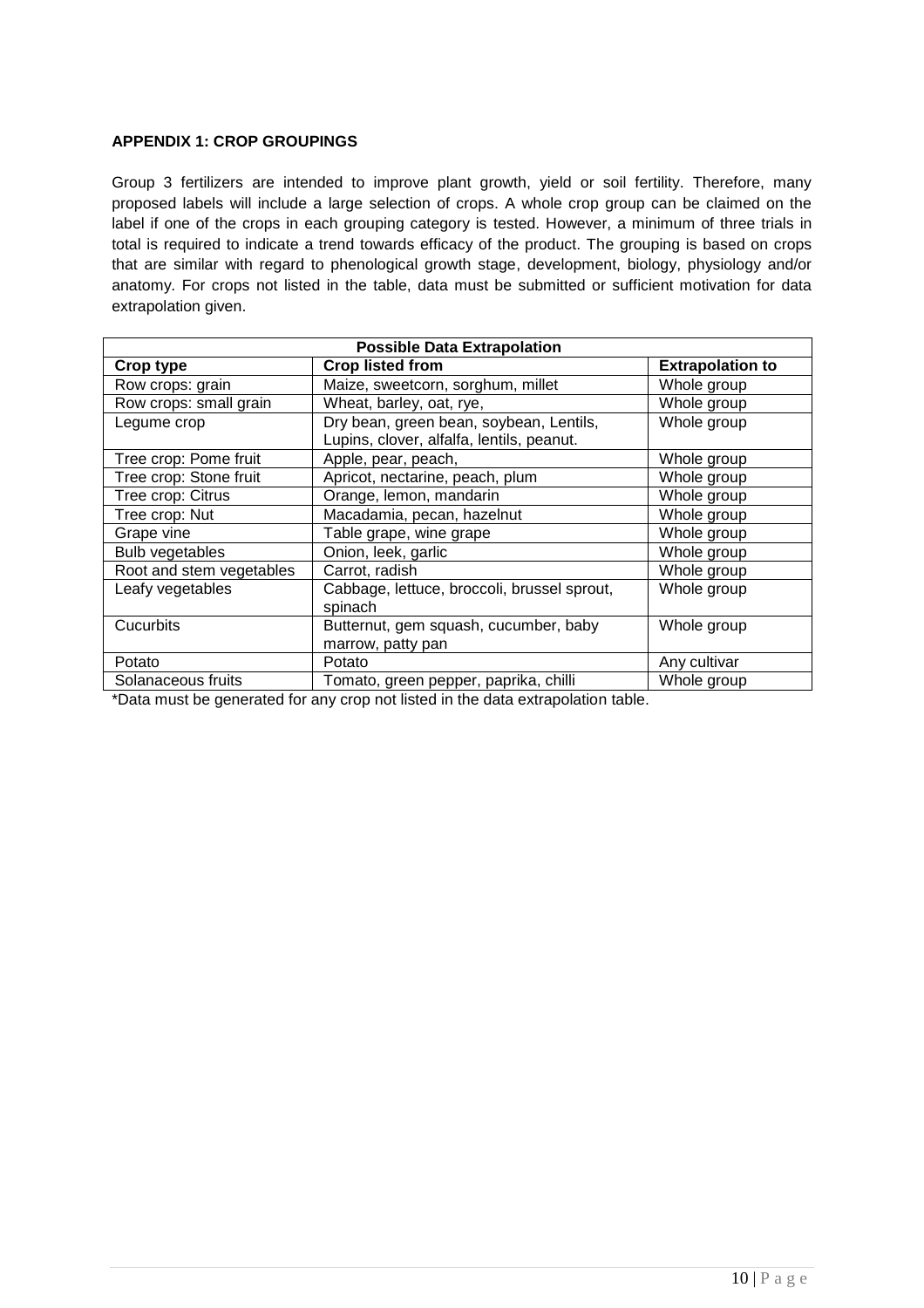# **APPENDIX 2: CONTAMINATION LEVELS AND HUMAN PATHOGEN PRESENCE**

This section is based on the OECD Issue Paper on Microbial Contaminant Limits for Microbial Pest Control Products. ENV/JM/MONO (2011)43. Tier 1 analyses, including microbial activity and analysis for *Escherichia coli* or Thermotolerant (fecal) coliforms, are the minimum requirement to adhere to. If sample tests positive for this, the full spectrum of all proposed indicator organisms as specified in Tier 2, must be tested.

| Table i. Proposed OECD microbial contamination screening requirements for microbial products. Note |  |
|----------------------------------------------------------------------------------------------------|--|
| that green represents Tier 1 level analyses and orange represents Tier 2 level analyses.           |  |

| <b>Type of Indicator</b>            | <b>Indicator</b>            | Limit                          | <b>Rationale</b>                                                                                                                                                                                                                                                                                                                                                                                                                                                                          |
|-------------------------------------|-----------------------------|--------------------------------|-------------------------------------------------------------------------------------------------------------------------------------------------------------------------------------------------------------------------------------------------------------------------------------------------------------------------------------------------------------------------------------------------------------------------------------------------------------------------------------------|
| <b>Microbial</b><br><b>Activity</b> | Aerobic Plate Count         | $< 10^{5}$<br>CFU/g or<br>mL   | - indicator of aerobic bacterial contamination<br>- often used in the food industry<br>- many standard methods available<br>- optional requirement if MPCA is an aerobic<br>bacterium                                                                                                                                                                                                                                                                                                     |
|                                     | Anaerobic spore-<br>formers | $< 10^{5}$<br>CFU/g or<br>mL   | - cause of health concerns in the food<br>industry; indicates hygiene failures during<br>processing<br>- anaerobic spore-forming organisms have<br>potential to persist in soil/water for long<br>periods of time<br>- standard methods for anaerobic spore-<br>formers available<br>- optional requirement if other hygiene<br>indicators (i.e., Escherichia coli and<br>Staphylococcus aureus) are screened during<br>product manufacture and if the MPCA is a<br>known micro-aerophile |
|                                     | Yeast and Mould Count       | < 1000<br>CFU/g or<br>mL       | - many standard methods available<br>- general indication of yeast and mould<br>contamination, and potential presence of<br>mycotoxins<br>- may be optional requirement if MPCA is a<br>fungus                                                                                                                                                                                                                                                                                            |
| Human, fecal                        | Escherichia coli            | Absence in                     | - indicator of fecal contamination                                                                                                                                                                                                                                                                                                                                                                                                                                                        |
| and                                 |                             | 1 g or mL                      | - recent health concern involving                                                                                                                                                                                                                                                                                                                                                                                                                                                         |
| environmental                       | <b>OR</b>                   |                                | contaminated fruits/vegetables; certain                                                                                                                                                                                                                                                                                                                                                                                                                                                   |
| contamination                       |                             |                                | sensitive sub-populations are particularly at                                                                                                                                                                                                                                                                                                                                                                                                                                             |
|                                     | Thermotolerant (fecal)      | $< 10$ CFU/g                   | risk                                                                                                                                                                                                                                                                                                                                                                                                                                                                                      |
|                                     | coliforms                   | or mL                          | - can survive/multiply on plants and in soil and<br>water                                                                                                                                                                                                                                                                                                                                                                                                                                 |
|                                     |                             |                                | - many standard methods available                                                                                                                                                                                                                                                                                                                                                                                                                                                         |
|                                     | Staphylococcus aureus       | Absence in<br>1 g or mL        | - indicator of contamination due to improper<br>handling                                                                                                                                                                                                                                                                                                                                                                                                                                  |
|                                     |                             |                                | - many standard methods available                                                                                                                                                                                                                                                                                                                                                                                                                                                         |
|                                     | Pseudomonas<br>aeruginosa   | Monitoring*                    | - indicator of environmental contamination<br>- optional requirement recommended ONLY if<br>screening results for other hygiene indicators                                                                                                                                                                                                                                                                                                                                                |
|                                     |                             |                                | suggest possible presence of pseudomonads                                                                                                                                                                                                                                                                                                                                                                                                                                                 |
| Pathogen                            | Salmonella                  | Absence in<br>25 g or 25<br>mL | - U.S. EPA and Health Canada requirement<br>- many standard methods available<br>- often used in the food industry                                                                                                                                                                                                                                                                                                                                                                        |
|                                     | Listeria monocytogenes      | Absence in<br>25 g or 25<br>mL | - recent health concern with respect to<br>contaminated fruits/vegetables and processed<br>meat products<br>- can survive/multiply on foods stored under<br>refrigerated temperatures<br>- optional requirement particularly if screens<br>for other hygiene indicators consistently<br>demonstrate acceptably low levels of                                                                                                                                                              |